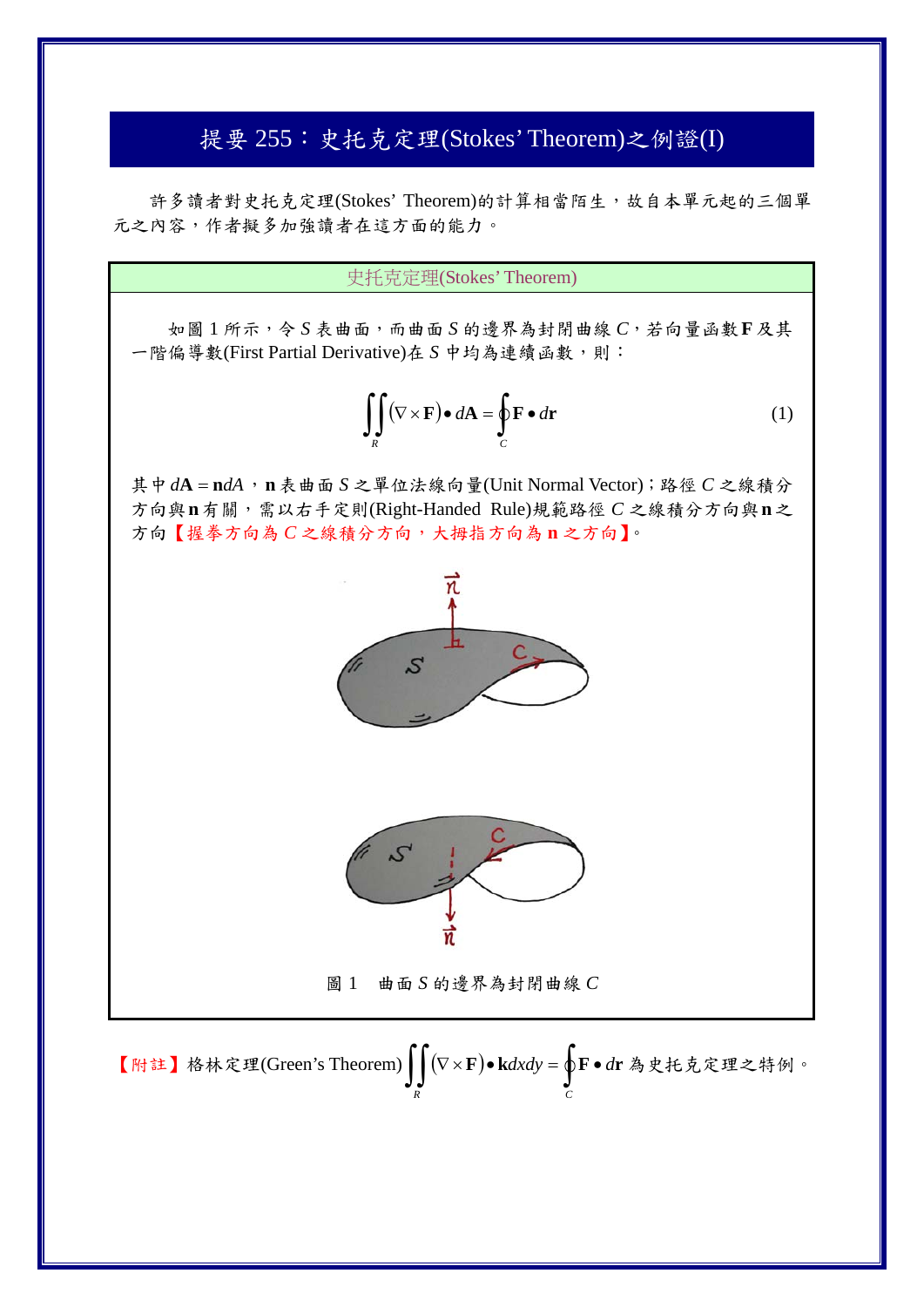

解答:

由史托克定理知:

$$
\iint\limits_R (\nabla \times \mathbf{F}) \bullet d\mathbf{A} = \oint\limits_C \mathbf{F} \bullet d\mathbf{r}
$$

以下分別計算其面積分與線積分之積分值。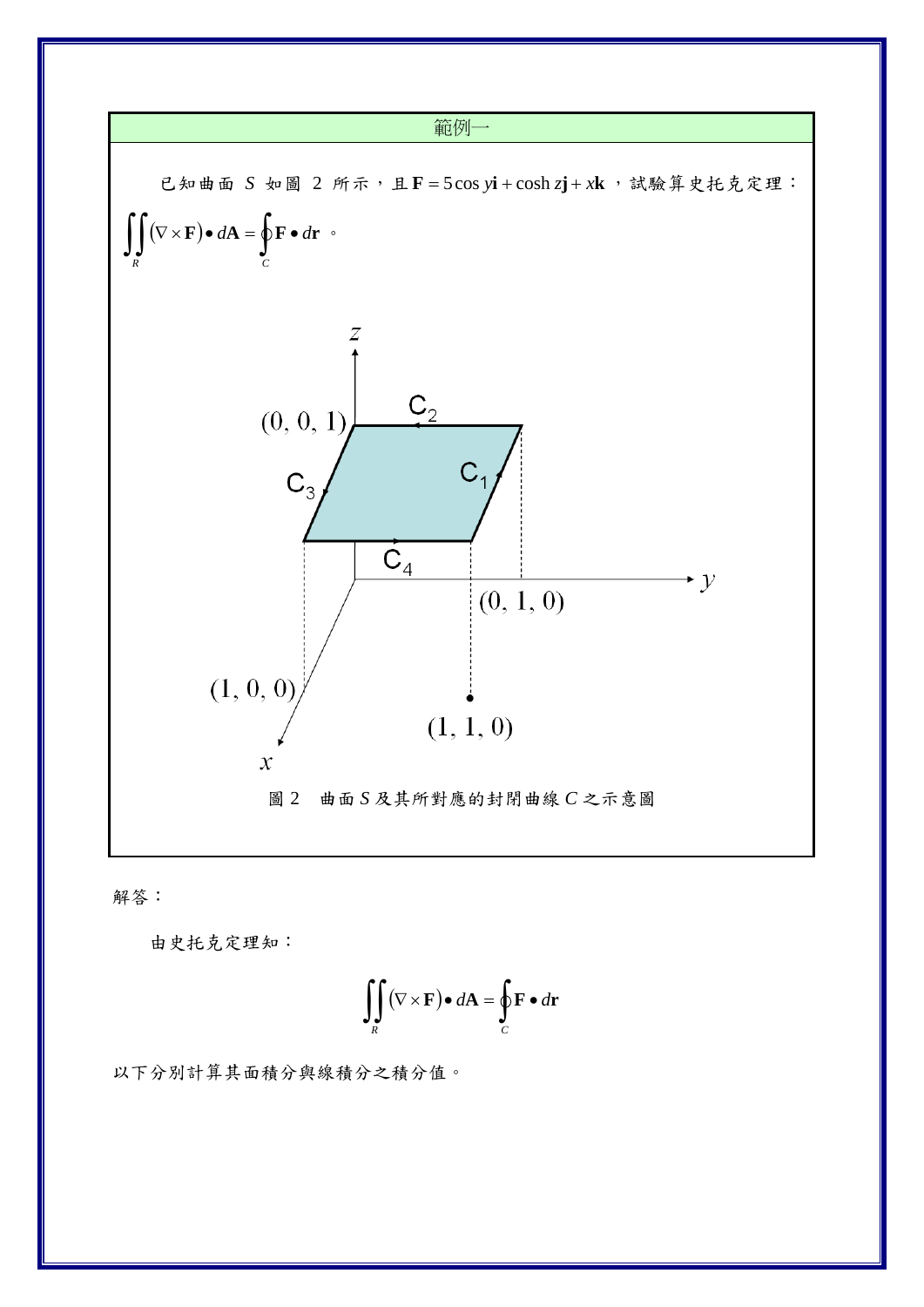## 1 面積分之計算

$$
\iint_{S} (\nabla \times \mathbf{F}) \cdot d\mathbf{A} = \iint_{S} \left[ \left( \mathbf{i} \frac{\partial}{\partial x} + \mathbf{j} \frac{\partial}{\partial y} + \mathbf{k} \frac{\partial}{\partial z} \right) \times (\mathbf{5} \cos y \mathbf{i} + \cosh z \mathbf{j} + x \mathbf{k}) \right] \cdot (dx dy \mathbf{k})
$$
\n
$$
= \iint_{S} \begin{vmatrix} \mathbf{i} & \mathbf{j} & \mathbf{k} \\ \frac{\partial}{\partial x} & \frac{\partial}{\partial y} & \frac{\partial}{\partial z} \\ \mathbf{5} \cos y & \cosh z & x \end{vmatrix} \cdot (dx dy \mathbf{k})
$$
\n
$$
= \iint_{S} \left[ \mathbf{i} \left( \frac{\partial x}{\partial y} - \frac{\partial \cosh z}{\partial z} \right) + \mathbf{j} \left( \frac{\partial \mathbf{5} \cos y}{\partial z} - \frac{\partial x}{\partial x} \right) \right]
$$
\n
$$
+ \mathbf{k} \left( \frac{\partial \cosh z}{\partial x} - \frac{\partial \mathbf{5} \cos y}{\partial y} \right) \cdot (dx dy \mathbf{k})
$$
\n
$$
= \iint_{S} (-\sinh z \mathbf{i} - \mathbf{j} + \mathbf{5} \sin y \mathbf{k}) \cdot (dx dy \mathbf{k})
$$
\n
$$
= \iint_{S} \mathbf{5} \sin y dx dy
$$
\n
$$
= \int_{y=0}^{y=1} \int_{x=0}^{x=1} \sin y dx dy
$$
\n
$$
= \int_{y=0}^{y=1} (\mathbf{5} x \sin y) \frac{x-1}{x=0} dy
$$
\n
$$
= (-5 \cos y) \frac{y-1}{y=0}
$$
\n
$$
= (-5 \cos y) \frac{y-1}{y=0}
$$
\n
$$
= (-5 \cos y) \frac{y-1}{y=0}
$$
\n
$$
= 5 (1 - \cos 1)
$$